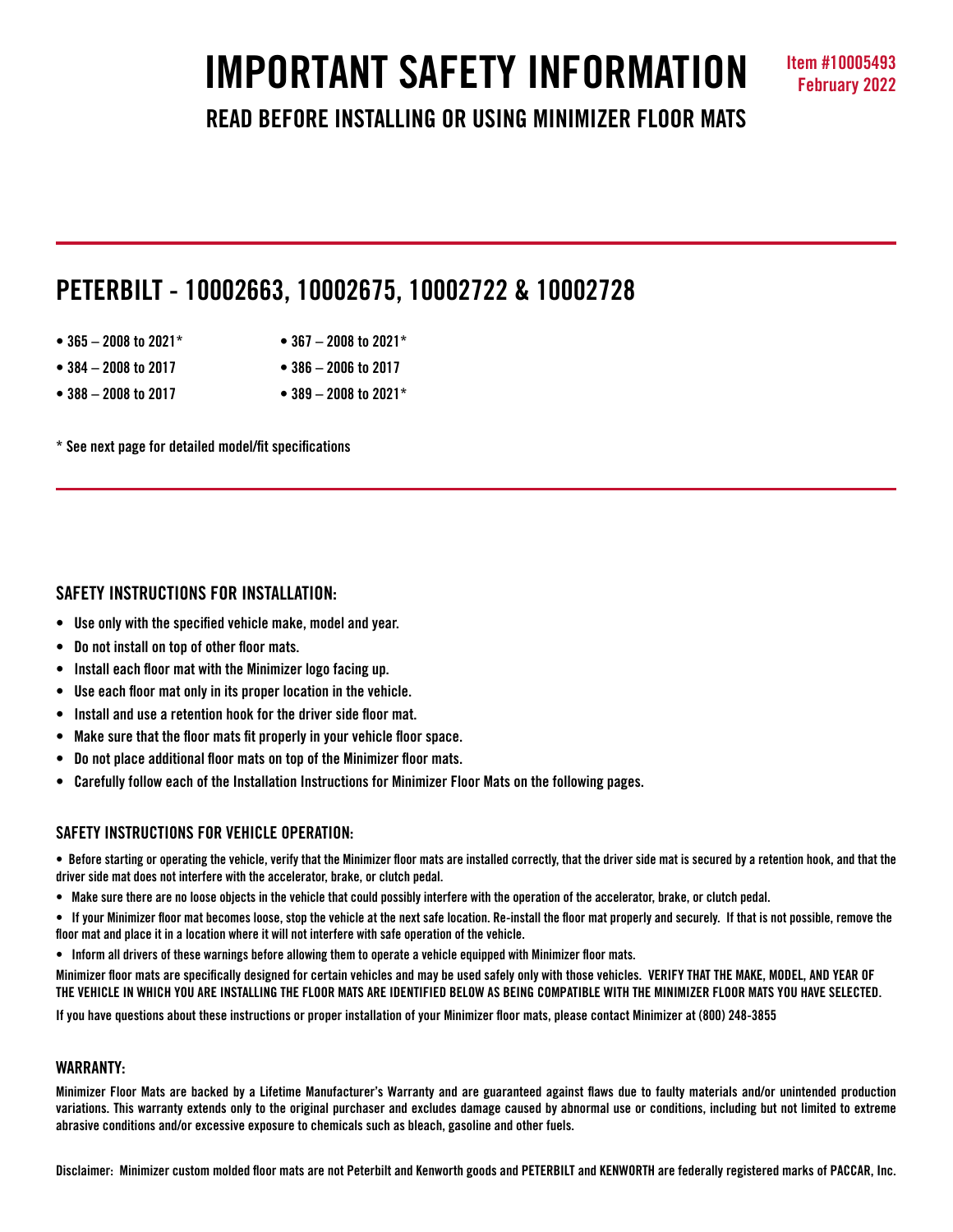## **PETERBILT FLOOR MAT KIT SPECIFICATIONS:**

**• Kit 10002663 – Designed for trucks with a manual transmission and a driver seat measurement of 27"**

**• Kit 10002722 – Designed for trucks that have automatic transmission controls mounted to the seat or dash and a driver seat measurement of 27"** 

**• Kit 10002675 –Designed for trucks with a manual transmission and driver seat measurement of 28.75"**

**• Kit 10002728 – Designed for trucks that have automatic transmission controls mounted to the seat or dash and a driver seat measurement of 28.75"**

**See Figure 1 for driver seat measurement instructions.**

#### **Figure 1 - Driver Seat Measurement**



**• Measure from the lower kick panel of the dashboard to the front of the seat base. This measurement will determine the correct kit for your truck.**

#### **Figure 2 - 28.75" Measured at Front of Seat Base**



**• Driver seat position is dependent on engine type and transmission type.**

**• Trucks equipped with a factory thermos holder require hand trimming of the center mat. A raised trim line is molded into the floor mat to use as a guide and for liquid containment.** 

**• Trucks equipped with an automatic transmission with floor mounted control tower must use Minimizer floor mat kit 10002688.**

**• Passenger Side Floor Mats are not compatible with a fixed base passenger seat with under seat battery storage.** 

#### **Figure 3 - Ultra Shift Control Tower**







### **INSTALLATION INSTRUCTIONS**

**1. Remove other floor mats from the vehicle before installing Minimizer floor mats.**

**2. Install the Minimizer floor mats right side up, with the Minimizer logo visible.**

**3. Each Minimizer floor mat is contoured to fit a particular location in the vehicle and may be used safely only in that location.** 

**4. The Minimizer floor mat package contains one driver mat, one passenger mat and one center mat.** 

**5. Verify if the truck is equipped with a factory thermos holder between the driver and passenger seat as shown in Figure 5. If no thermos holder is present, install the center mat so the logo reads from left to right when facing forward in the cab. If the truck is equipped with a thermos holder, use a utility knife to trim the red shaded portion of the center mat as shown in Figure 6.**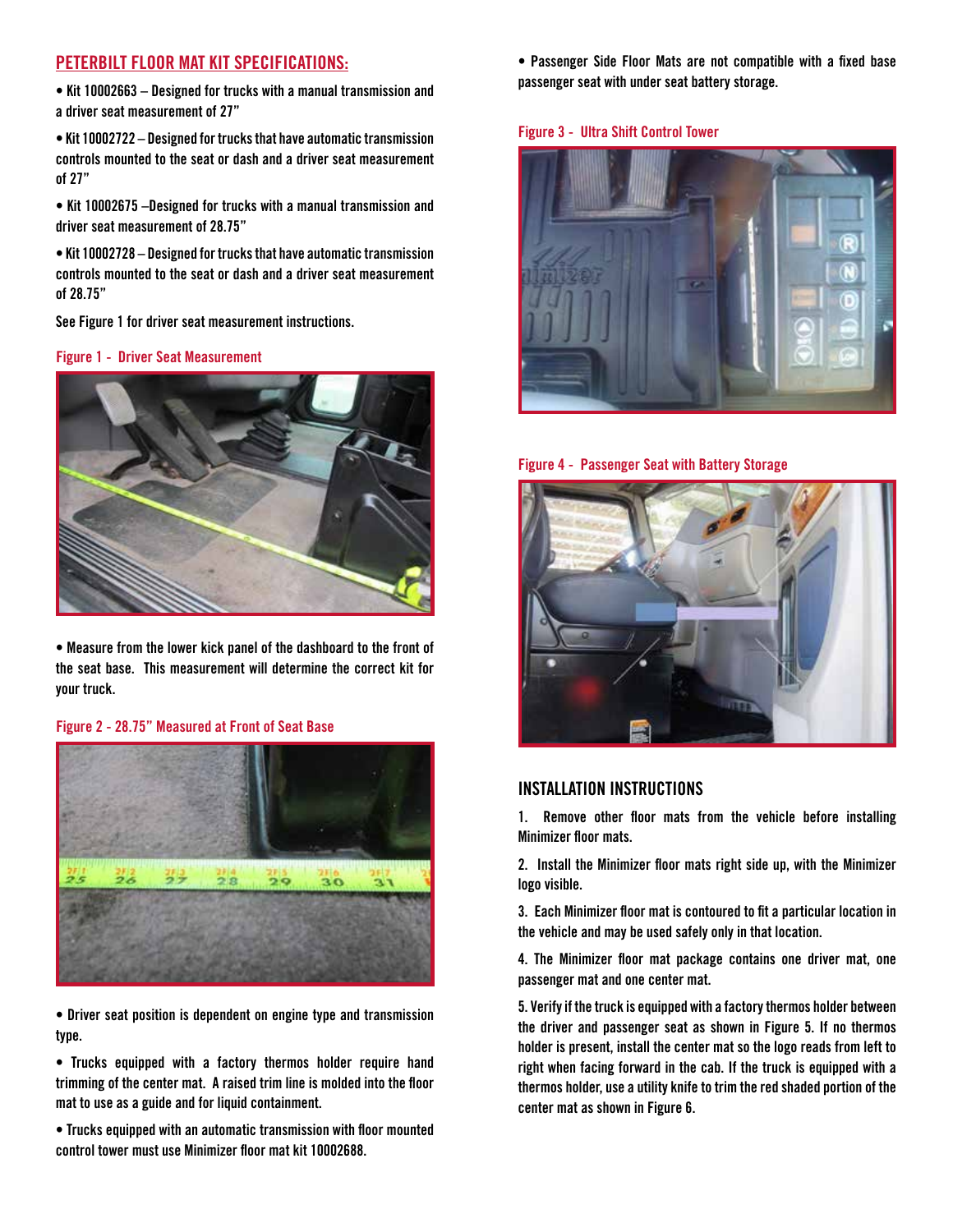**If the truck is equipped with a thermos holder, use a utility knife to trim the red shaded portion of the center mat as shown in Figure 6**

**.**

#### **Figure 5 - Factory Thermos Holder**



**Figure 6 - Trimming Diagram**



**6. Trucks with a 18 speed transmission that are equipped with a MX13 Paccar engine require hand trimming of the passenger mat for proper fit around the gearshift. As shown in Figure 7, draw a line on the floor mat 1.75" away from the inside edge of the front lip around the gearshift. Use a utility knife to trim the floor mat material along the line. After trimming, the mat will lay properly in the truck as shown in Figure 8.** 

**Figure 7 - Trimming Measurements**



**7. For cases where a fire extinguisher is mounted behind the driver seat, the left rear corner of the center mat shaded in yellow may be trimmed to allow for clearance.** 

#### **Figure 8 - Fit After Trimming**



**8. Next install the mat for the passenger side of the vehicle as shown in Figure 9.** 

#### **Figure 9 - Passenger Mat Fit**



**Figure 10 - Automatic Passenger Mat Fit**



**9. Install the retention hook to secure the driver side floor mat from any movement. Follow installation steps a, b, and c below.**

**a) Use a #3 Phillips screwdriver to remove the middle left-hand screw from transmission cover. Refer to Figure 11 for screw identification.**